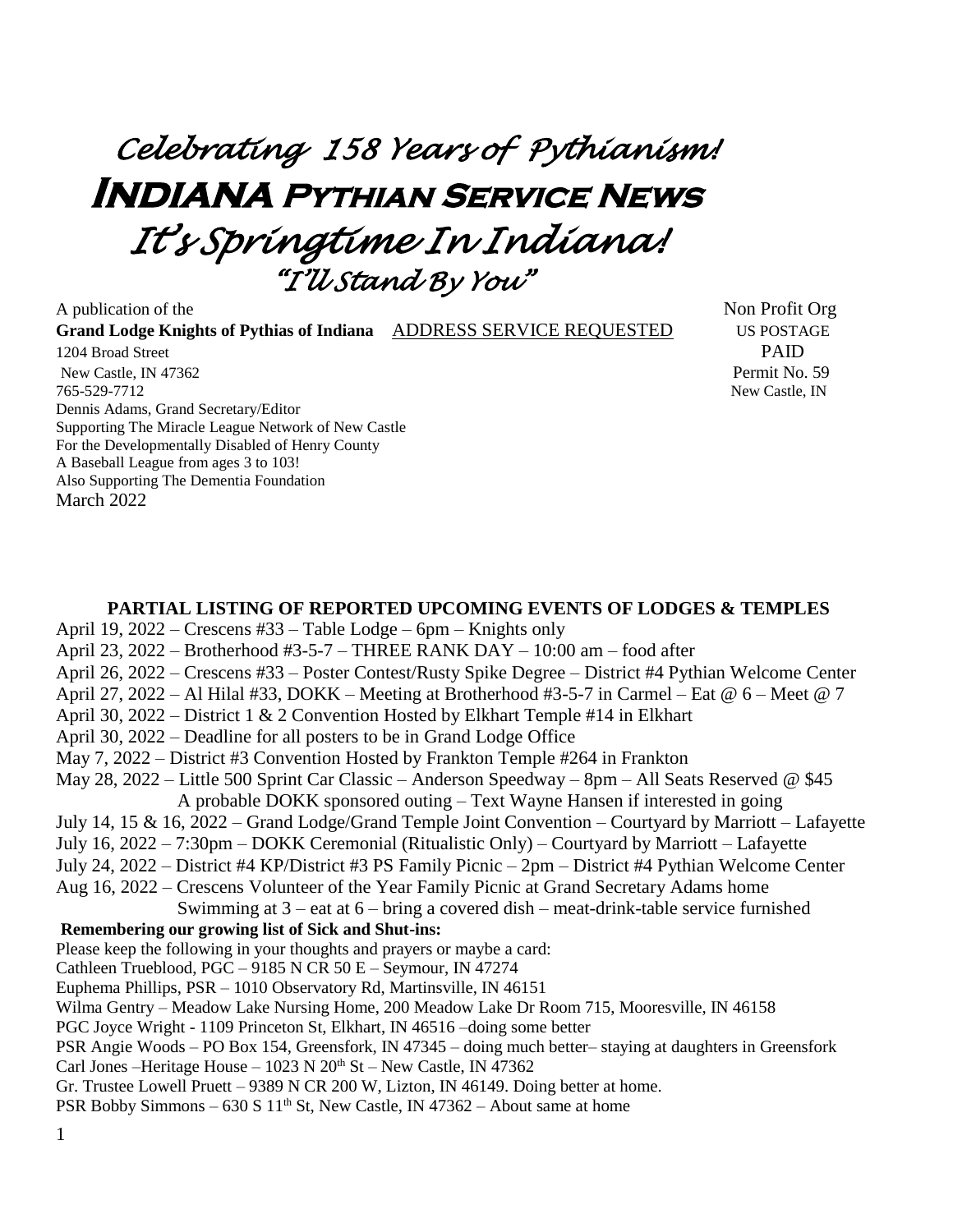#### **In Memory**

It is with sadness that I report the passing of Brother Clinton T. Pierson of Indianapolis, a member of Crescens Lodge #33. Brother Clinton joined Indianapolis Lodge #97 on November 4, 1960 and was a Past Chancellor. He became a 50 year Veteran in November of 2010. His late wife Pat Pierson was a Past Grand Chief of the Pythian Sisters of Indiana. Our deepest sympathy is extended to his family and friends.

#### **With Sympathy**

Tom Niemeyer, grandfather of John Mace (Vice Chancellor at Brownstown) passed away. The funeral was held on March 10<sup>th</sup>. Cards of condolence may be sent to Brother John at: 160 E Willow Ct, Bloomington, Indiana 47401 or to the lodge at P.O. Box 6, Brownstown, IN 47220 they will be forwarded to him. Our thoughts and prayers go out to the Mace family in this time of grief.

Word has been received that Gene Cook, husband of Christina Cook of Elkhart Temple #14, passed away on February 28th. Gene was at Our House Hospice in Columbus at the time of his passing. He had been ill for the past year. Christina Cook is a Past Chief of Elkhart Temple #14 and she and Gene have resided in Brown County the last 17 years. Christina is the Daughter of Past District Deputy Sue Weldy of Elkhart Temple #14. Cards of condolence may be sent to the Weldy family at 58740 CR 111 S, Elkhart, IN 46517. Our hearts and Prayers go out to Sue & Christina and their families at this time.

#### **Congratulations!**

Two good things recently happened for PGC James Cross which deserve a little horn honk! Firstly, the "higher ups" came visiting at the armory where James is custodian. They were duly impressed with the job that he does and his work ethic. He was awarded an Outstanding Employee Award from the State of Indiana! The second set of good news is that his most recent test once again showed him "cancer free". What awesome news for James! He says he is ready to starting bailing hay!

#### **Donations to the Grand Chancellor's Charities**

Please donate to Grand Chancellor Keith D. Ruetz's charities which are the Miracle League Network, a baseball League for ages 3 to 103 for the Developmentally Disabled of Henry County. Grand Chancellor Keith is also supporting the Dementia Foundation. Brother Keith has been diagnosed with beginning stages of Dementia. Donations may be mailed to the Grand Lodge office and they will be forwarded to the proper channels. Thank you!

#### **E-Mail Address Needed!!**

We are still urging you to send in your e-mail addresses to the Grand Lodge office. This reduces the expenses of the PSN and lets us communicate with you in between copies. Thank you!!

## **IMPORTANT 2022 CONVENTION INFORMATION**

*For all intents and purposes, hotel reservations for the conventions are now closed as we have exhausted our block of rooms plus the 10 room add on. It looks like an awesome convention coming up. Now is the time to start seriously thinking about your meals and begin to make those reservations! With the exception of breakfast, RESERVATIONS ARE REQUIRED FOR ALL MEALS!! Here is the information:*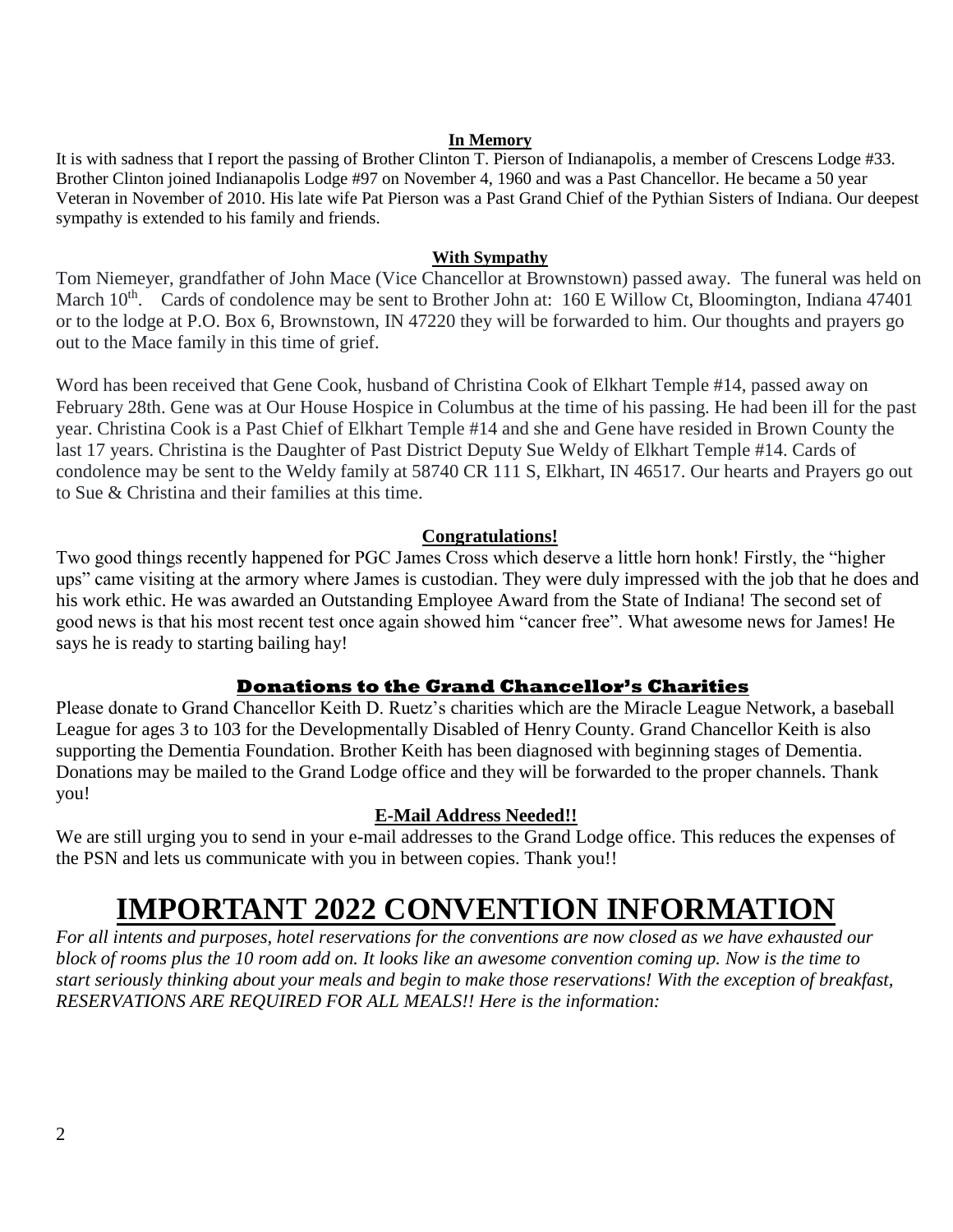## **CONVENTION MEAL RESERVATION INFORMATION!!!!**

## PAST GRAND CHIEF'S LUNCHEON

Thursday, July 14, 2022 - 12 noon – You will be served and have your meeting in the Boilermaker room by the front lobby. You will enjoy American Deli Buffet which will feature a Crisp green salad with assorted dressings, homemade pasta salad, potato salad, pastrami, prosciutto and smoked turkey breast, white cheddar, Havarti and cheddar cheese, sliced tomatoes, crisp lettuce, onions and pickles, assorted breads and condiments topped off with assorted cookies and brownies with ice water and iced tea. COST - \$21.00 per person including tax & gratuity. **RESERVATIONS REQUIRED. DEADLINE is JULY 1, 2022**. ALL reservations and funds therefore are to be sent to the Grand Lodge Office, 1204 Broad Street, New Castle, IN 47362. Make checks payable to the Grand Lodge of Indiana. Your organization dues will be collected separately at your meeting.

## ALL NEW THURSDAY EVENING BUFFET DINNER

The Courtyard by Marriott invites all of us to enjoy a specially prepared dinner buffet set up specifically for our conventions! They will be serving us Caesar Salad, Pasta with Meat Sauce or Alfredo Sauce, Chicken, Bread Sticks, Assorted Pies, Iced Water and Iced Tea. They will also set up a cash bar area for those who wish a soft drink or cocktail with their dinner. The hotel invites us to enjoy dinner at the beautiful Courtyard by Marriott venue before we Celebrate the Joint Opening of our Grand Conventions and not have to journey out on the streets of Lafayette in our suit coats and long dresses! The cost is only \$20 including tax and gratuity. **RESERVATIONS REQUIRED** through Grand Secretary Denny Adams. **DEADLINE is JULY 1, 2022.** ALL reservations and funds therefore are to be sent to the Grand Lodge Office, 1204 Broad Street, New Castle, IN 47362. Make checks payable to the Grand Lodge of Indiana.

## PAST DISTRICT DEPUTY BREAKFAST

Friday, July 15, 2022 - 7:30 am – You will eat off of the Hotel breakfast buffet. Take your food to the Boilermaker Room by the lobby for your meal and meeting. Please keep in mind that this free breakfast buffet is open only to those who are paying guests of the hotel..

## PAST GRAND CHANCELLORS/GOLDEN SPUR LUNCHEON

Friday, July 15, 2022 – 12 noon – You will be served in Ballroom A/B. You will enjoy Hamburgers with sautéed onions and mushrooms, Fried Chicken, and Pulled Pork. It includes coleslaw, potato salad, cheddar cheese, Swiss, mac & cheese, kettle chips, sliced tomatoes, crisp lettuce, onions, pickles, assorted breads and condiments and a mix of cheesecake and chocolate cake plus ice water or iced tea. COST - \$ 27.00 per person including tax & gratuity. **RESERVATIONS REQUIRED. DEADLINE is JULY 1, 2022**. ALL reservations and funds therefore are to be sent to the Grand Lodge Office, 1204 Broad Street, New Castle, IN 47362. Make checks payable to the Grand Lodge of Indiana. Dues will be collected at the meeting.

## ALL NEW FRIDAY NOON JOINT BUFFET LUNCH

The Courtyard by Marriott knows how busy we are on our first day of session. Other than the PGC/Golden Spur lunch, there is nothing else available. So…you are invited to attend the all new Friday Noon Joint Buffet Lunch so you will not have to venture out on the streets of Lafayette! You will enjoy a buffet of Meat loaf, Mashed Potatoes and Gravy, Corn, a Tossed Salad with assorted Dressings, Assorted Pies, Iced Water and Iced Tea all for \$15 including all taxes and gratuity. **RESERVATIONS REQUIRED** through Grand Secretary Denny Adams. **DEADLINE is JULY 1, 2022.** ALL reservations and funds therefore are to be sent to the Grand Lodge Office, 1204 Broad Street, New Castle, IN 47362. Make checks payable to the Grand Lodge of Indiana.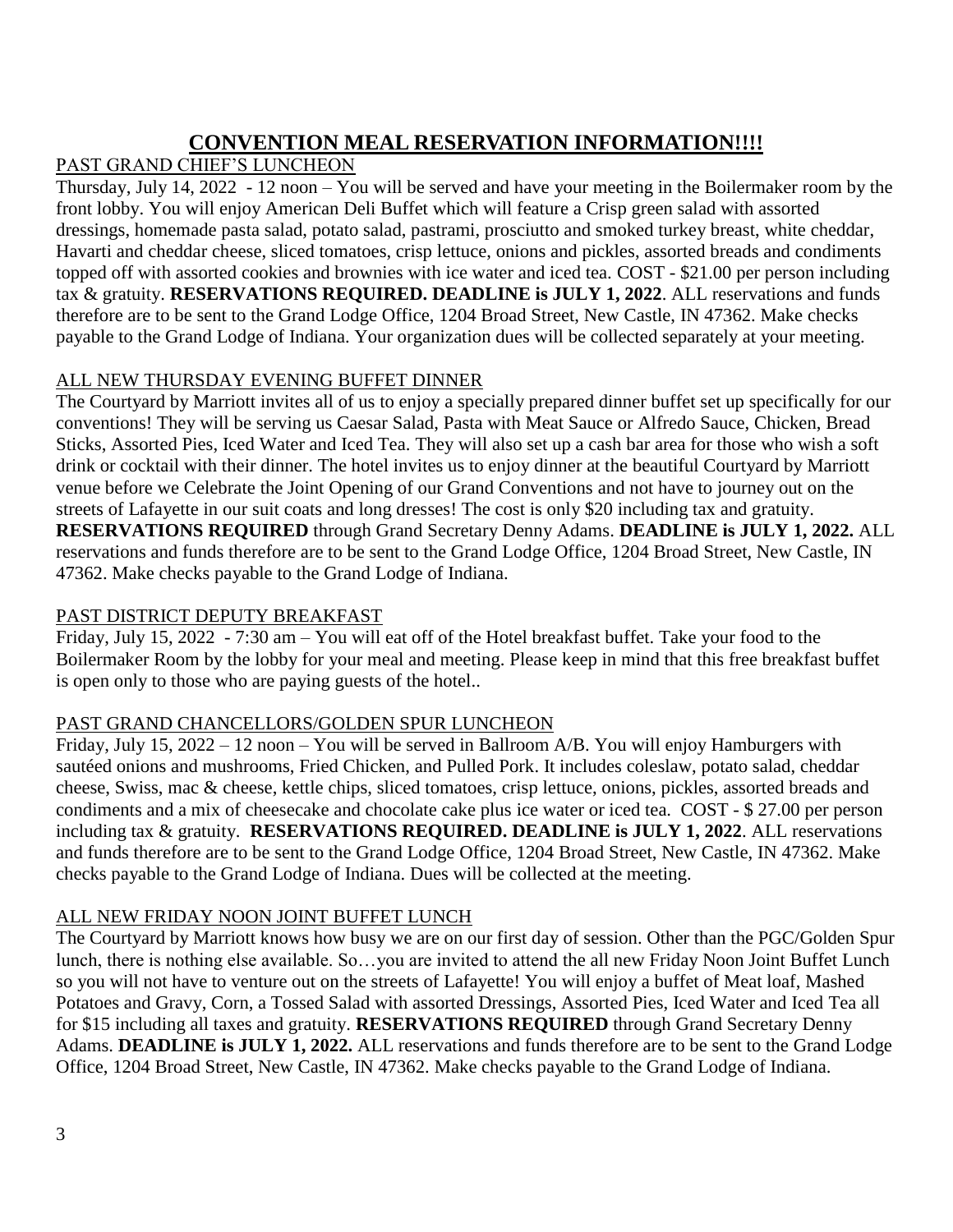#### FRIDAY NIGHT FORMAL BANQUET

Friday, July 15, 2022 – 6:30pm – You will be served in Ballroom A, B & C. IF you desire a reserved table, notify the GRAND LODGE OFFICE. You will have a DUET PLATE of New York Strip Steak and Delicious Tilapia, Mashed Potatoes & Gravy, Honey Roasted Carrots, Steamed Broccoli, Rolls & Butter, A House Salad with Ranch or French dressing, Apple Cobbler and ice water or iced tea.

**RESERVATIONS REQUIRED!!** Reservation **DEADLINE is JULY 1, 2022**. ALL reservations are to be sent to the Grand Lodge Office, 1204 Broad Street, New Castle, IN 47362. **NO MONEY REQUIRED**. Note: For those who desire, we will also have Vegetarian Plates, Pasta plates or Huge Salad options available upon request.

#### SATURDAY JOINT CELEBRATION LUNCHEON

Saturday, July 16, 2022 – 12 noon – Let us join together again as we celebrate our two leaders years with a Celebration Luncheon! You will be served in Ballroom A & B. You will enjoy Bar-B-Q Chicken Breast, Escalloped potatoes, Baked Beans, Cole Slaw and assorted cookies plus Drink. **RESERVATIONS REQUIRED!! RESERVATION DEADLINE is July 1, 2022**. ALL reservations are to be sent to the Grand Lodge Office, 1204 Broad Street, New Castle, IN 47362. **NO MONEY REQUIRED**.

#### SUNDAY MORNING FAREWELL BREAKFAST

Sunday, July 17, 2022 – 9:00am – You will eat in ballroom A & B. You will enjoy the Breakfast Buffet the Hotel has had all weekend. If you are planning on eating the buffet breakfast on Sunday morning, Please let us know so we can make sure the hotel prepares enough food.

## **CONVENTION MEAL RESERVATION FORM**

| All New Thursday Evening Buffet Dinner @ \$20.00 each- RESERVATIONS REQUIRED                                                  |                                                     |  |
|-------------------------------------------------------------------------------------------------------------------------------|-----------------------------------------------------|--|
| Name Name No. of Reservations - Amount enclosed - \$                                                                          |                                                     |  |
| <b>Past District Deputies Breakfast Buffet (FREE – But PLEASE RESERVE)</b>                                                    |                                                     |  |
| Name                                                                                                                          | No. of Reservations-                                |  |
| <u>Past Grand Chief's Thursday Luncheon @ \$21.00 each – RESERVATIONS REQUIRED</u>                                            |                                                     |  |
| Name                                                                                                                          | No. of Reservations-<br><u>Amount</u> enclosed - \$ |  |
| Past Grand Chancellors/Golden Spur Friday Backyard BBQ @ \$27.00 each- RESERVATION                                            |                                                     |  |
| Name<br><u> 1989 - Johann Barbara, martin da basar da basar da basar da basar da basar da basar da basar da basar da basa</u> | No. of Reservations-<br><u>Amount</u> enclosed - \$ |  |
| All New Friday Joint Buffet Meat Loaf Lunch @ \$15.00 - RESERVATIONS REQUIRED                                                 |                                                     |  |
| Name                                                                                                                          | No, of Reservations - Amount enclosed - \$          |  |
| $\overline{4}$                                                                                                                |                                                     |  |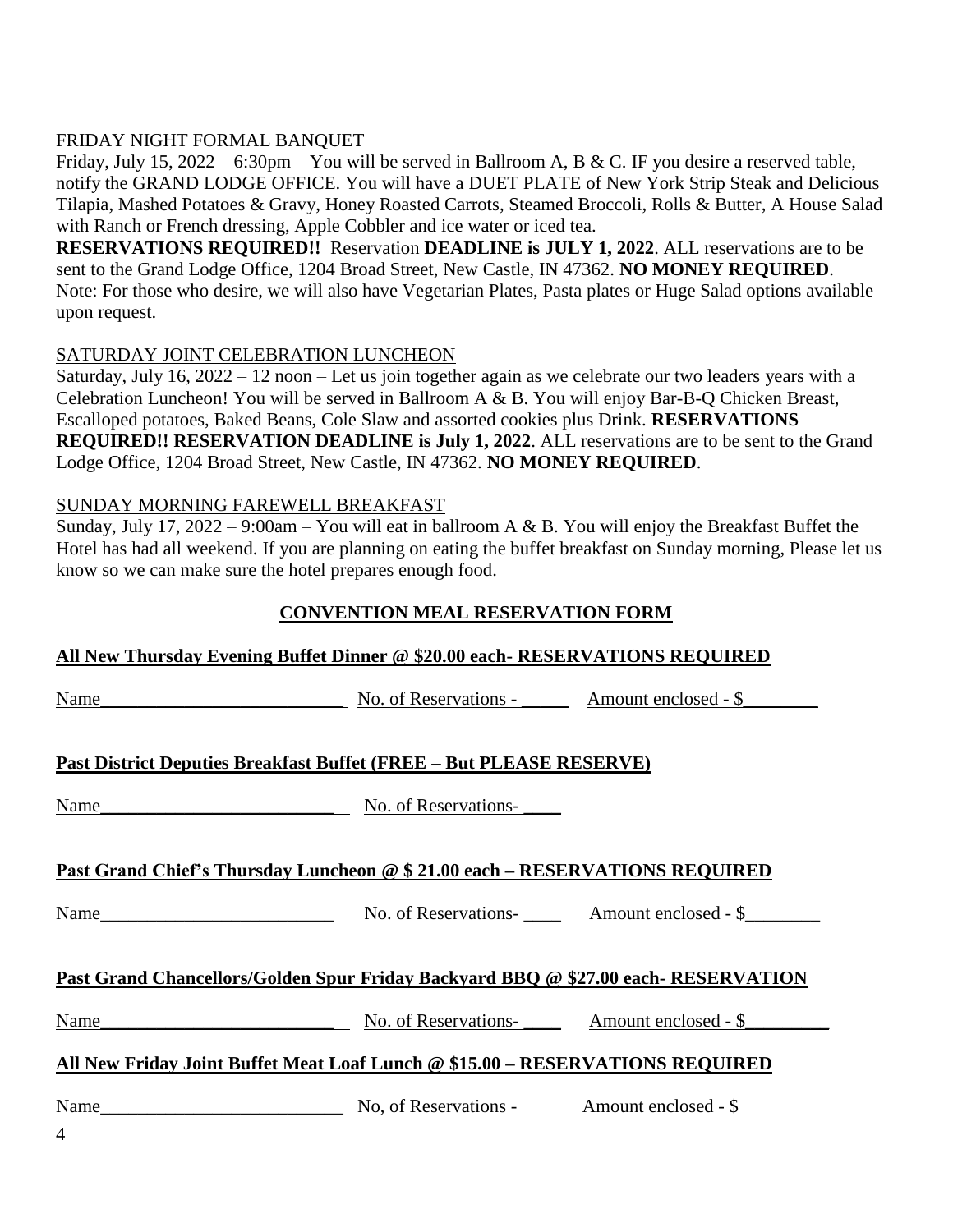## **Formal Friday Night Banquet – RESERVATIONS REQUIRED**

Name No. of Reservations-

I request an optional meal of

## **Saturday Joint Celebration Luncheon – RESERVATIONS REQUIRED**

Name\_\_\_\_\_\_\_\_\_\_\_\_\_\_\_\_\_\_\_\_\_\_\_\_\_ No. of Reservations- \_\_\_\_

## **Sunday Farewell Buffet Breakfast – FREE BUT PLEASE RESERVE**

Name\_\_\_\_\_\_\_\_\_\_\_\_\_\_\_\_\_\_\_\_\_\_\_\_\_ No. of Reservations- \_\_\_\_ Mail to Grand Lodge K of P, 1204 Broad Street, New Castle, IN 47362 or

e-mail to [indianaglkop@att.net](mailto:indianaglkop@att.net)

Make all checks payable to the Grand Lodge of Indiana

#### **PAYMENTS CAN BE MADE AT THE REGISTRATION TABLE AT THE GRAND CONVENTION IN THE WABASH ROOM IF YOU WISH. YOU ARE FINANCIALLY RESPONSIBLE FOR ALL RESERVATIONS THAT ARE NOT CANCELLED BEFORE JULY 1, 2022.**

## **A Meet & Greet of the Charter Members in the Philippines!!**



The Pythian Explosion is getting ready to happen in the Philippines as Indiana leads the way in "Spreading Pythianism around the World"! To celebrate the 158<sup>th</sup> Anniversary of the Order, Michael Duque and his Charter Members of William McKinley Lodge #1 got together, face to face, for the first time on February 19<sup>th</sup> for a meet & greet! You can see all of the smiles and notice that they are already decked out in their own Pythian hats. This is one proud group that will become your Brothers sometime this summer!! HOW EXCITING IS THIS!!!!!!!!!!